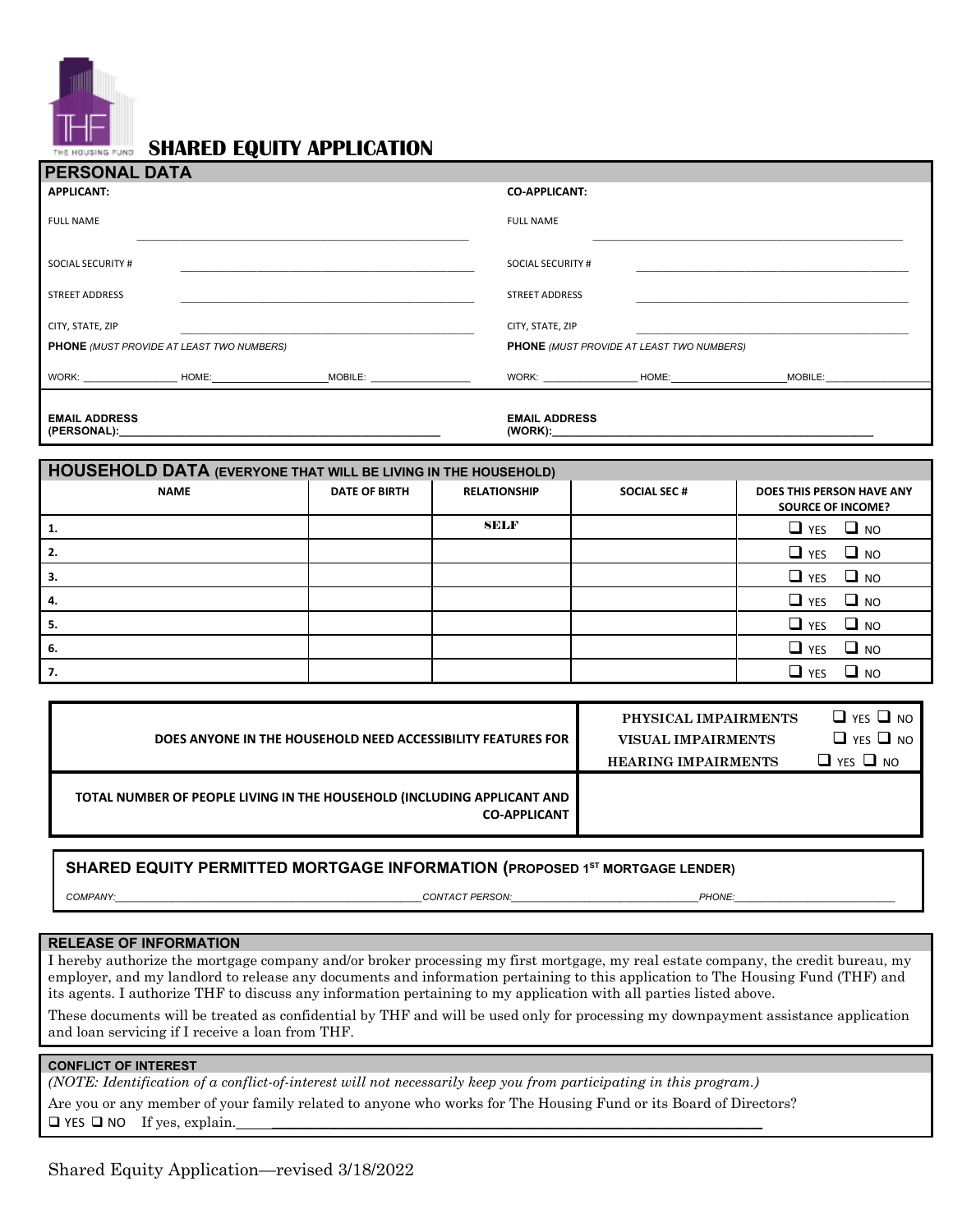| <b>HOUSEHOLD DEMOGRAPHICS</b> |      |     |              |                                   |                                                                            |
|-------------------------------|------|-----|--------------|-----------------------------------|----------------------------------------------------------------------------|
| Name (from page 1)            | Race | M/F | Hispanic Y/N | Employment Status (If over<br>18) | <b>Education Attainment (if over 18)</b><br>School Attending (if under 18) |
| $\mathbf{1}$                  |      |     |              |                                   |                                                                            |
| 2.                            |      |     |              |                                   |                                                                            |
| 3.                            |      |     |              |                                   |                                                                            |
| 4.                            |      |     |              |                                   |                                                                            |
| $\bf{5}$                      |      |     |              |                                   |                                                                            |
| 6.                            |      |     |              |                                   |                                                                            |
| 7.                            |      |     |              |                                   |                                                                            |

\_\_\_\_\_\_\_\_\_\_\_\_\_\_\_\_\_\_\_\_\_\_\_\_\_\_\_\_\_\_\_\_\_\_\_ \_\_\_\_\_\_\_\_\_\_\_ \_\_\_\_\_\_\_\_\_\_\_\_\_\_\_\_\_\_\_\_\_\_\_\_\_\_\_\_\_\_\_\_ \_\_\_\_\_\_\_\_\_\_\_\_

*Applicant Signature Date Co-applicant Signature Date*

t

- 1. American Indian or Alaska Native 1. Self-employed
- 
- 
- 4. Native Hawaiian or Pacific Islander 4. Homemaker
- 
- 5. White 5. White 5. Separate 1.1 and 5. Full-time student 6. American Indian AND White 5. Separate 1.1 and 5. Full-time student 6. American Indian AND White 5. Separate 1.1 and 5. Separate 1.1 and 5. Separate 1.1 and 5. S 6. American Indian AND White 6. Permanently unable to work<br>
6. Permanently unable to work<br>
6. Terms of the state of the state of the state of the state of the state of the state of the state of the state of the state of th
- 
- 8. Black or African American AND White 8. Unemployed and not seeking work
- 9. American Indian AND Black 9. Retired
- 10. Other multi race Occupation:\_\_\_\_\_\_\_\_\_\_\_\_\_\_\_\_\_\_\_\_\_\_\_\_

### Educational Attainment

- 1. Less than HS Diploma
- 2. High school diploma or equivalent
- 3. Some post-secondary
- 4. Certification , vocational or technical training program
- 5. Associate's Degree
- 6. Bachelor's Degree
- 7. Master's or other graduate degree
- If under 18, name of school attending:

### Race Employment Status

- 
- 2. Asian 2. Work full-time for employer
- 3. Black or African American 3. Work part-time for employer
	-
	-
	-
- 7. Asian AND White 7. Unemployed and seeking work
	-
	- -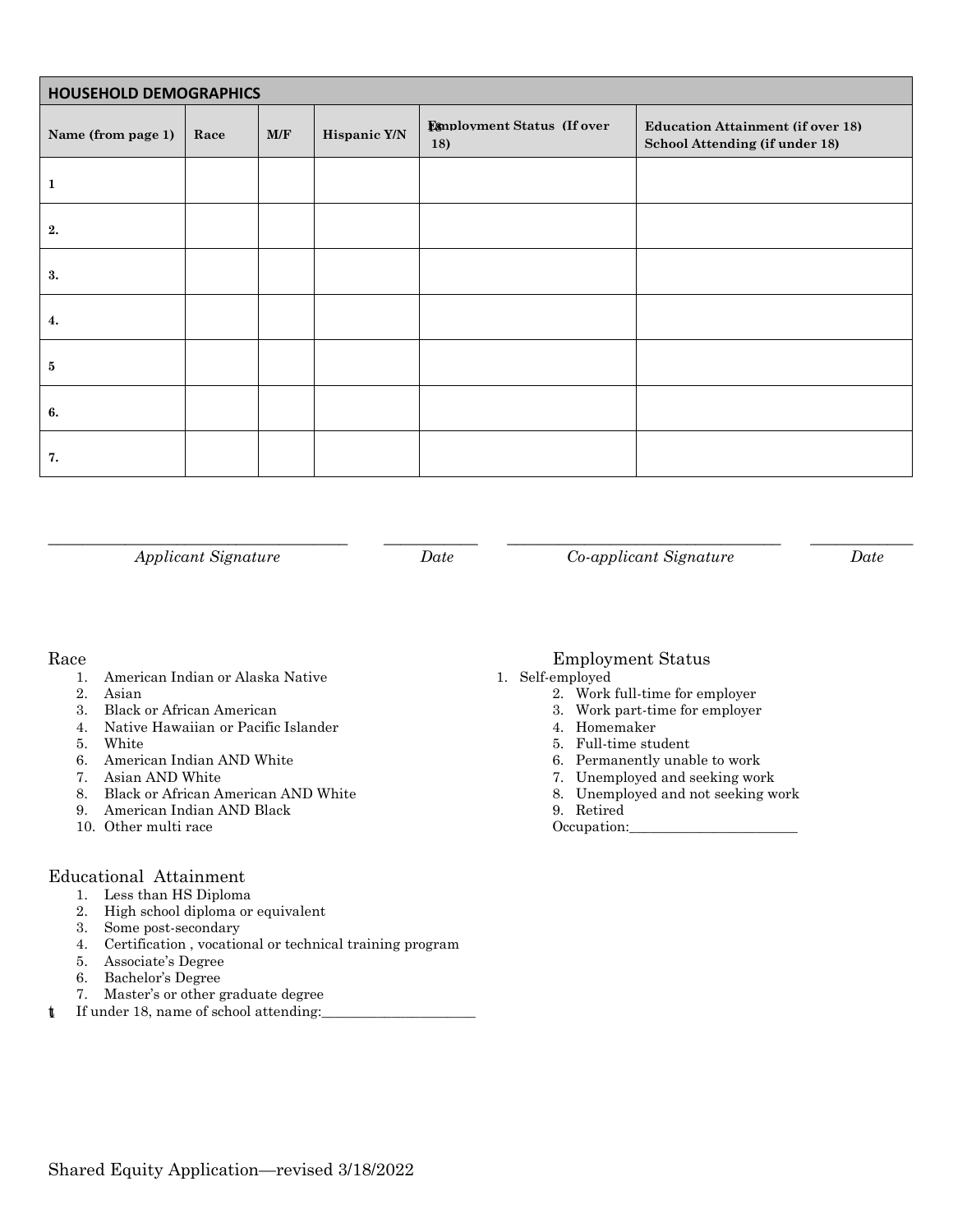| <b>INCOME DATA (COMPLETE FOR ALL MEMBERS OF THE HOUSEHOLD WHO HAVE ANY SOURCE OF INCOME)</b> |                                                                          |                |  |
|----------------------------------------------------------------------------------------------|--------------------------------------------------------------------------|----------------|--|
| <b>APPLICANT:</b>                                                                            | <b>EMPLOYER:</b>                                                         |                |  |
| <b>EMPLOYER ADDRESS:</b>                                                                     | DATE OF EMPLOYMENT:                                                      | <b>PHONE:</b>  |  |
| $\Box$ HOURLY<br>INCOME: $\oint$                                                             | $\Box$ weekly $\Box$ every two weeks $\Box$ twice a month $\Box$ monthly |                |  |
| I WORK OVERTIME ON A CONSISTANT BASIS:                                                       | $\Box$ YES<br>$\Box$ NO                                                  | $\mathsf{S}$   |  |
| I RECEIVE BONUSES / COMISSION ON A CONSISTANT BASIS:                                         | $\Box$ NO<br>$\Box$ YES                                                  | \$             |  |
| I RECEIVE SSI / SOC. SEC. BENEFITS FOR MYSELF OR DEPENDANT(S):                               | $\Box$ NO<br>$\Box$ YES                                                  | \$             |  |
| I RECEIVE CHILD SUPPORT / ALIMONY:                                                           | $\Box$ YES<br>$\Box$ NO                                                  | \$.            |  |
| <b>OTHER INCOME:</b>                                                                         | $\Box$ NO<br>$\Box$ YES                                                  | \$.            |  |
| <b>CO-APPLICANT:</b>                                                                         | <b>EMPLOYER:</b>                                                         |                |  |
| <b>EMPLOYER ADDRESS:</b>                                                                     | DATE OF EMPLOYMENT:                                                      | PHONE:         |  |
| $\Box$ HOURLY<br>INCOME: \$                                                                  | $\Box$ weekly $\Box$ every two weeks $\Box$ twice a month $\Box$ monthly |                |  |
| I WORK OVERTIME ON A CONSISTANT BASIS:                                                       | $\Box$ NO<br>$\Box$ YES                                                  | $\frac{1}{2}$  |  |
| I RECEIVE BONUSES / COMISSION ON A CONSISTANT BASIS:                                         | $\Box$ NO<br>$\Box$ YES                                                  | $\frac{1}{2}$  |  |
| I RECEIVE SSI / SOC. SEC. BENEFITS FOR MYSELF OR DEPENDANT(S):                               | $\Box$ NO<br>$\Box$ YES                                                  | \$             |  |
| I RECEIVE CHILD SUPPORT / ALIMONY:                                                           | $\Box$ NO<br>$\Box$ YES                                                  | \$.            |  |
| <b>OTHER INCOME:</b>                                                                         | $\Box$ NO<br>$\Box$ YES                                                  | \$.            |  |
| OTHER:                                                                                       | <b>EMPLOYER:</b>                                                         |                |  |
| <b>EMPLOYER ADDRESS:</b>                                                                     | DATE OF EMPLOYMENT:                                                      | <b>PHONE:</b>  |  |
| $\Box$ HOURLY<br>$INCOME:$ \$                                                                | $\Box$ weekly $\Box$ every two weeks $\Box$ twice a month $\Box$ monthly |                |  |
| I WORK OVERTIME ON A CONSISTANT BASIS:                                                       | $\Box$ NO<br>$\Box$ YES                                                  | \$.            |  |
| I RECEIVE BONUSES / COMISSION ON A CONSISTANT BASIS:                                         | $\Box$ NO<br>$\Box$ YES                                                  | \$.            |  |
| I RECEIVE SSI / SOC. SEC. BENEFITS FOR MYSELF OR DEPENDANT(S):                               | $\Box$ NO<br>$\Box$ YES                                                  | $\mathsf{S}$   |  |
| I RECEIVE CHILD SUPPORT / ALIMONY:                                                           | $\Box$ NO<br>$\Box$ YES                                                  | $\mathsf{S}_1$ |  |
| <b>OTHER INCOME:</b>                                                                         | $\Box$ NO<br>$\Box$ YES                                                  | \$.            |  |

# My household has no other income other than what is reported above.

*initial*

I certify that all of the statements that I have made in this application are complete, true, and correct to the best of my knowledge. I understand that if I provide incorrect, incomplete or false information on this application, I will be declined for this loan. I further understand that if The Housing Fund approves my loan, its discovery of false, incomplete or incorrect information could lead to legal action against me to enforce immediate repayment of this loan.

\_\_\_\_\_\_\_\_\_\_\_\_\_\_\_\_\_\_\_\_\_\_\_\_\_\_\_\_\_\_\_\_\_\_\_ \_\_\_\_\_\_\_\_\_\_\_ \_\_\_\_\_\_\_\_\_\_\_\_\_\_\_\_\_\_\_\_\_\_\_\_\_\_\_\_\_\_\_\_ \_\_\_\_\_\_\_\_\_\_\_\_ *Applicant Signature Date Co-applicant Signature Date*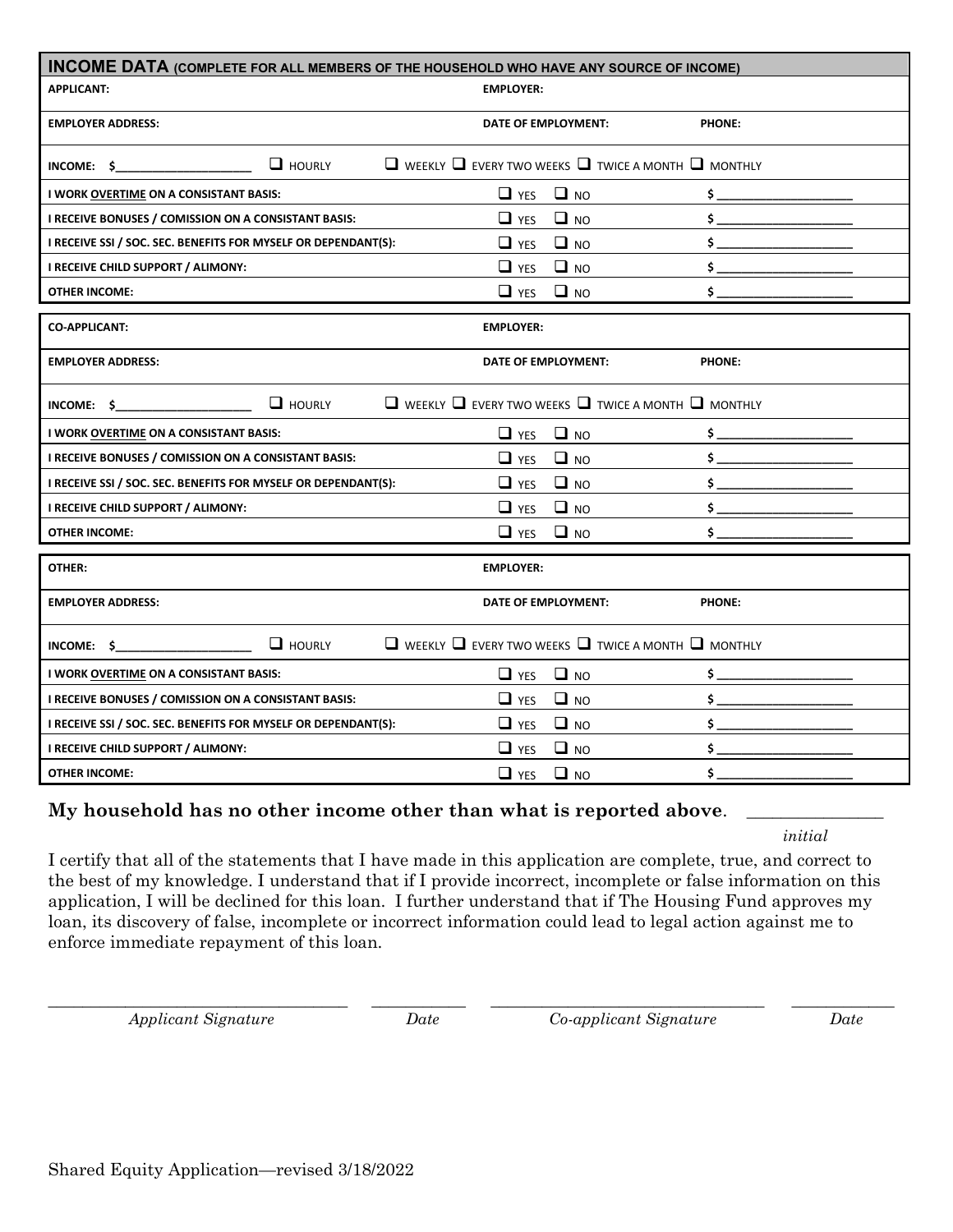# **Customer Privacy Statement**

Our top priority is to provide you, our customer, with outstanding products and services. This notice provides information to you about how we collect, disclose, and protect "nonpublic personal information" we obtain about you in the course of our business together. When we use the term "nonpublic personal information" in this notice, we mean personally identifiable information that is not publicly available.

**Information we may collect.** We collect nonpublic personal information about you from the following sources:

- Information we receive from you on loan applications and related forms which may include your address, telephone number, employment, assets, income, debt, etc.
- Information about your transactions with us, our affiliates, or others.
- Information we receive from a consumer-reporting agency, banks, appraisers, your property insurance coverage and employers.

**Our disclosure policy.** We do not disclose any nonpublic personal information about our customers or former customers to anyone except as permitted by law.

We will share information for counseling purposes with the Processing Agency that provided the homebuyer education classes.

We may disclose all of the information we collect, as described above, about our customers and former customers to third parties that perform services and functions, including marketing services, on our behalf. For example, we may disclose information about you to third parties that assist us in servicing or maintaining your loan account, such as billing you for loan payments. We may also disclose information about you to governmental entities, such as sending customer reports to our funding agencies, and to other third parties such as credit bureaus, or in response to subpoenas; however, **we do not sell customer information to non-affiliated third parties for marketing purposes.** 

**How we protect your information.** We restrict access to nonpublic personal information about you to those employees who need to know that information to provide products or services to you. We maintain physical, electronic, and procedural safeguards that comply with government regulations to guard your nonpublic personal information. To protect our customer's privacy, we only work with companies that agree by contract to maintain strong confidentiality protections and limit the use of information we provide. We do not permit these companies to sell to third parties the information we provide to them.

**This policy may change.** We reserve the right to change our privacy policy notice from time to time without prior notice to you, unless law requires prior notice.

Please call if you have any questions, because your privacy and our professional ethics are very important to us.

By Signing below, the Applicant declares that he/she has read and understands the above statement.

\_\_\_\_\_\_\_\_\_\_\_\_\_\_\_\_\_\_\_\_\_\_\_\_\_\_\_\_\_\_\_\_\_\_\_\_\_\_\_\_\_\_\_\_\_\_\_\_\_\_\_\_\_\_\_\_\_\_\_\_\_\_\_\_\_\_\_\_

Signature of Applicant Date Signed